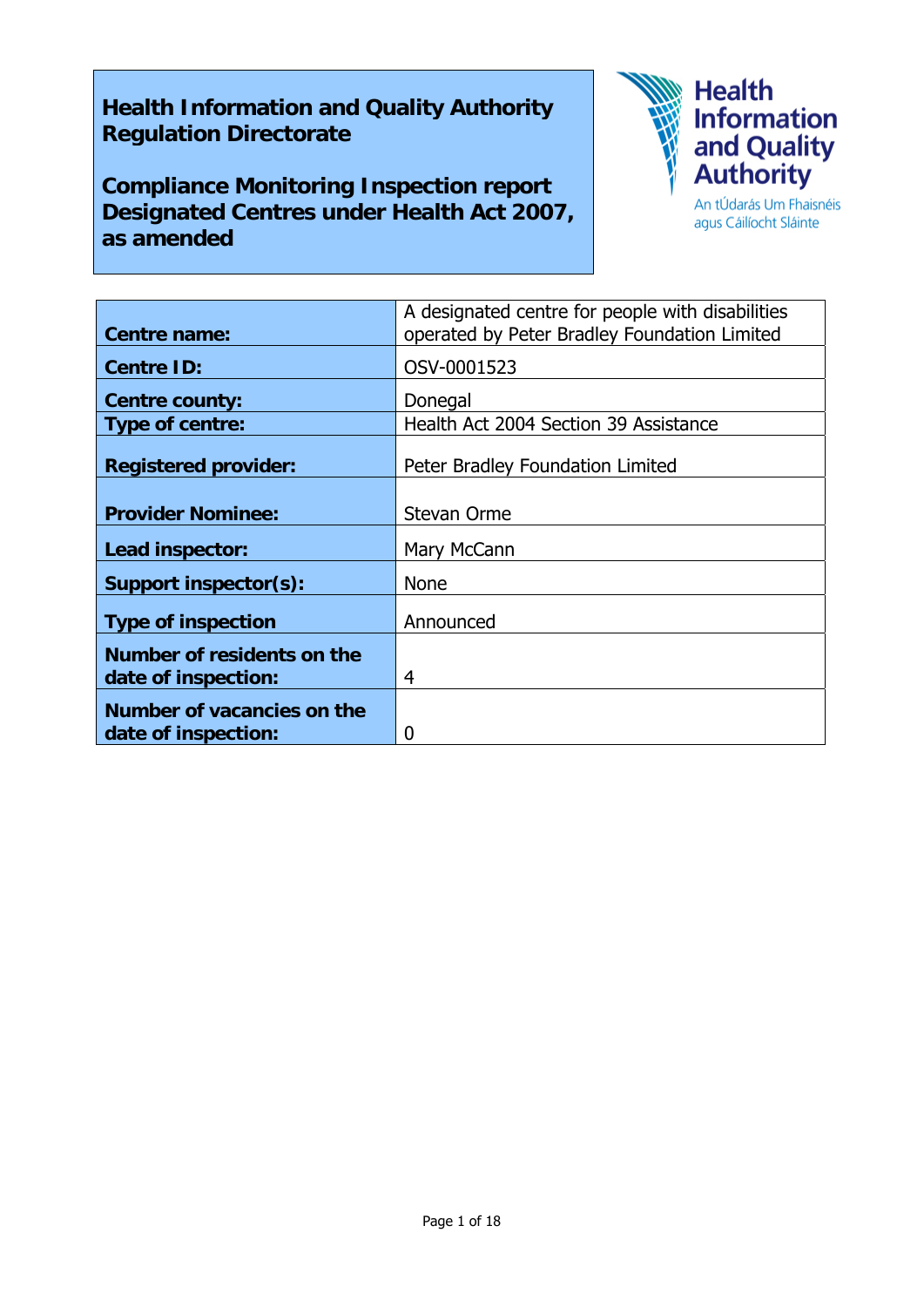#### **About monitoring of compliance**

The purpose of regulation in relation to designated centres is to safeguard vulnerable people of any age who are receiving residential care services. Regulation provides assurance to the public that people living in a designated centre are receiving a service that meets the requirements of quality standards which are underpinned by regulations. This process also seeks to ensure that the health, wellbeing and quality of life of people in residential care is promoted and protected. Regulation also has an important role in driving continuous improvement so that residents have better, safer lives.

The Health Information and Quality Authority has, among its functions under law, responsibility to regulate the quality of service provided in designated centres for children, dependent people and people with disabilities.

Regulation has two aspects:

• Registration: under Section 46(1) of the Health Act 2007 any person carrying on the business of a designated centre can only do so if the centre is registered under this Act and the person is its registered provider.

▪ Monitoring of compliance: the purpose of monitoring is to gather evidence on which to make judgments about the ongoing fitness of the registered provider and the provider's compliance with the requirements and conditions of his/her registration.

Monitoring inspections take place to assess continuing compliance with the regulations and standards. They can be announced or unannounced, at any time of day or night, and take place:

▪ to monitor compliance with regulations and standards

▪ following a change in circumstances; for example, following a notification to the Health Information and Quality Authority's Regulation Directorate that a provider has appointed a new person in charge

▪ arising from a number of events including information affecting the safety or wellbeing of residents

The findings of all monitoring inspections are set out under a maximum of 18 outcome statements. The outcomes inspected against are dependent on the purpose of the inspection. Where a monitoring inspection is to inform a decision to register or to renew the registration of a designated centre, all 18 outcomes are inspected.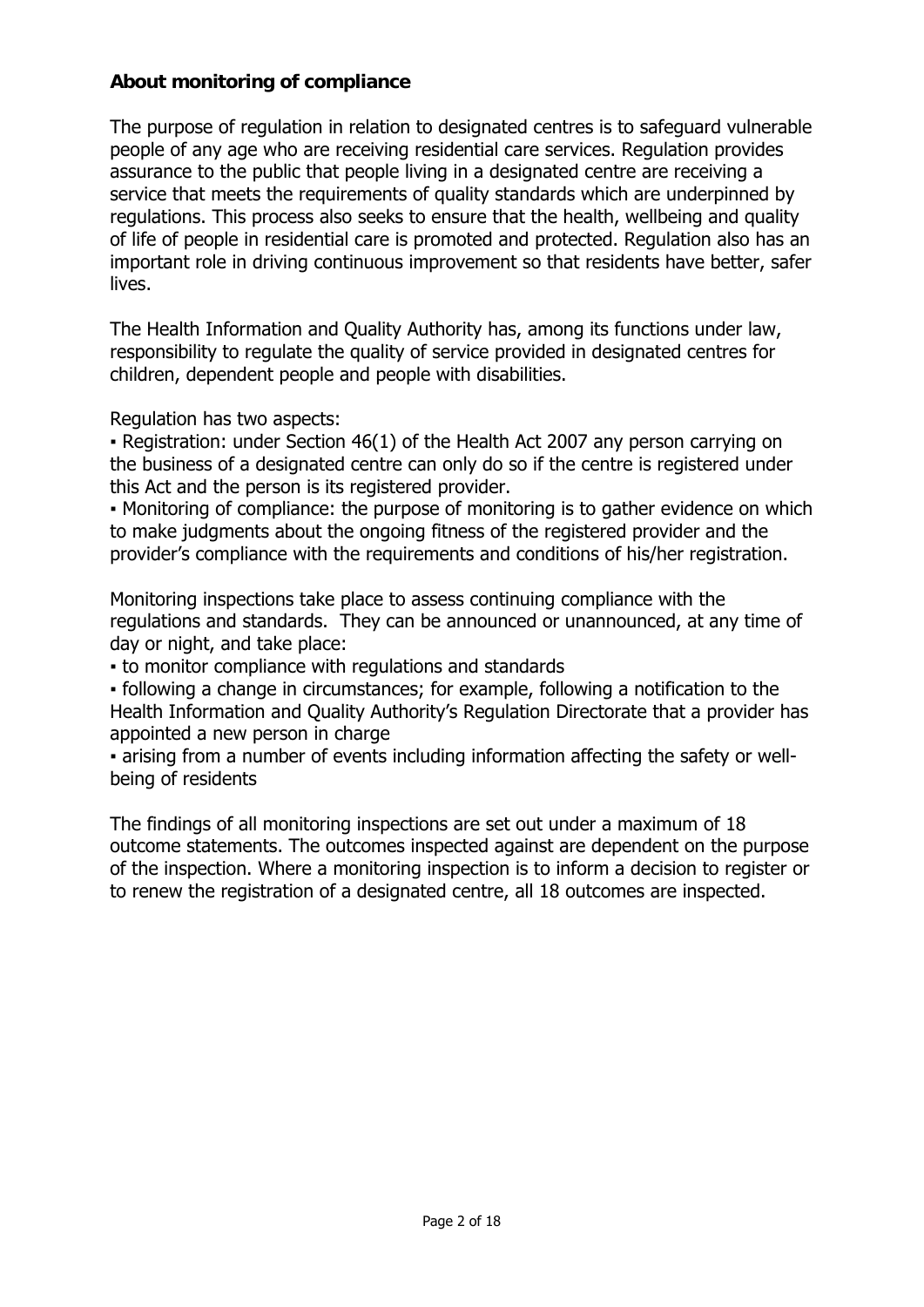**Compliance with the Health Act 2007 (Care and Support of Residents in Designated Centres for Persons (Children And Adults) With Disabilities) Regulations 2013, Health Act 2007 (Registration of Designated Centres for Persons (Children and Adults with Disabilities) Regulations 2013 and the National Standards for Residential Services for Children and Adults with Disabilities.**

This inspection report sets out the findings of a monitoring inspection, the purpose of which was to monitor compliance with National Standards. This monitoring inspection was announced and took place over 2 day(s).

#### **The inspection took place over the following dates and times**

| From:                | To:                  |
|----------------------|----------------------|
| 04 August 2015 12:30 | 04 August 2015 20:00 |
| 05 August 2015 09:30 | 05 August 2015 13:00 |

The table below sets out the outcomes that were inspected against on this inspection.

| Outcome 01: Residents Rights, Dignity and Consultation |  |
|--------------------------------------------------------|--|
| <b>Outcome 05: Social Care Needs</b>                   |  |
| Outcome 06: Safe and suitable premises                 |  |
| Outcome 07: Health and Safety and Risk Management      |  |
| Outcome 08: Safeguarding and Safety                    |  |
| Outcome 11. Healthcare Needs                           |  |
| Outcome 12. Medication Management                      |  |
| Outcome 14: Governance and Management                  |  |
| Outcome 17: Workforce                                  |  |

#### **Summary of findings from this inspection**

This monitoring inspection was the first inspection of this centre by the Health Information and Quality Authority (the Authority). The service is run by Acquired Brain Injury Ireland and is funded by the Health Service Executive. This service provides a neuro-rehabilitation unit, the goal of which is to enable people to live as independent a life as possible according to their wishes and aspirations. The service is client driven to ensure a meaningful service is delivered with the resident at the core of the service.

Overall, the centre provided a good service to residents; however improvements were required to the living environment. The provider representative informed the inspector that purpose built new premises were almost complete. The inspector informed the provider representative to submit an application to register this centre as soon as possible as the residents would be unable to move into these premises until this centre was registered as a designated centre by the Authority.

The inspector found that the needs of residents were generally met and residents had access to specialist rehabilitative services from the community acquired brain injury team to include functional independence and emotional, behavioural, social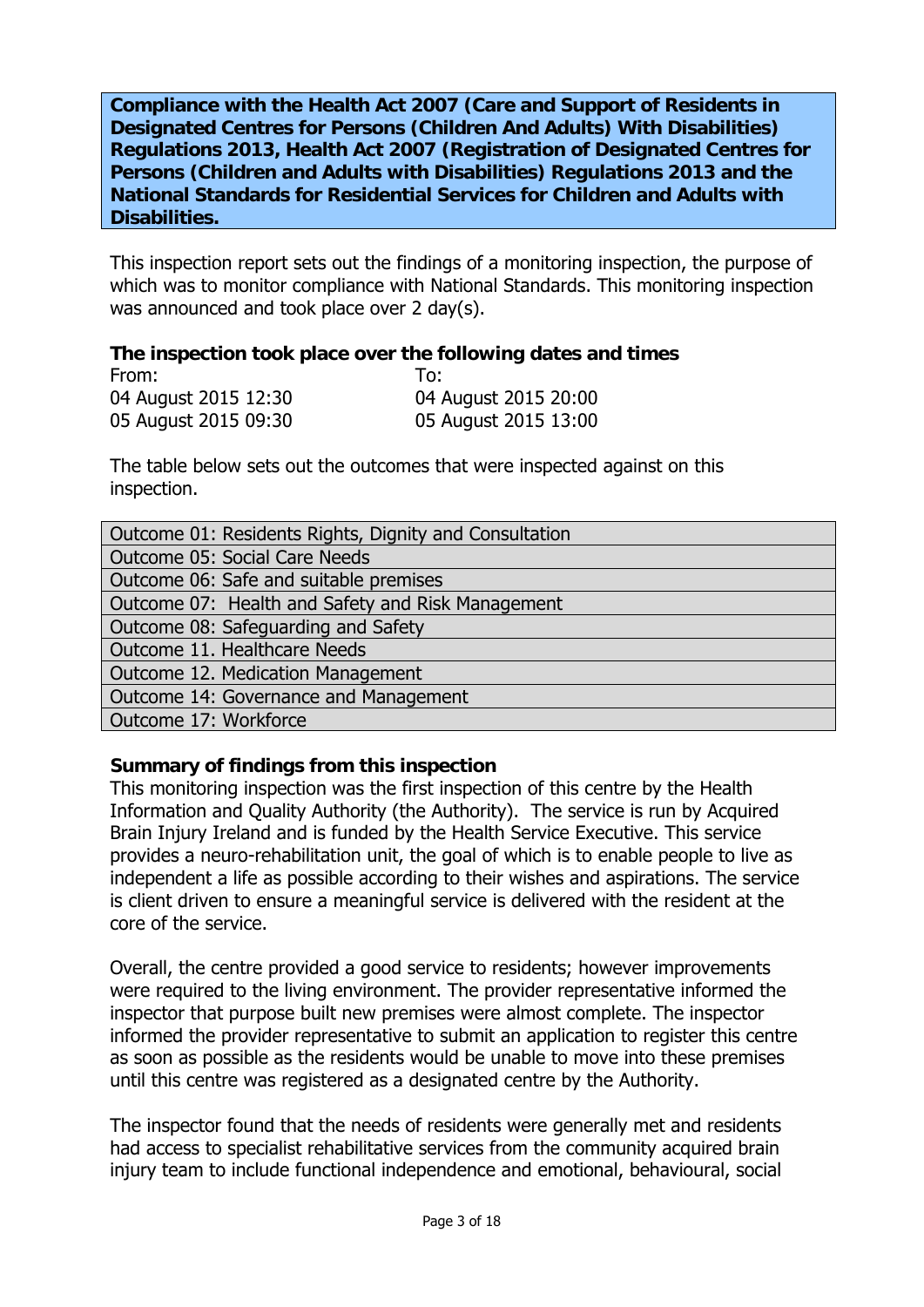and vocational adjustment post injury. At the time of this inspection four male residents were accommodated, one of whom was in an acute general hospital at the time of the inspection. The inspector observed practice and reviewed documentation such as personal plans, accident and incident records, rehabilitation plans, medical records, policies and procedures. Staff confirmed that the residents were informed of the inspection and this was confirmed by some of the service users who were able to communicate their views to the inspector. Residents were happy for the inspector to enter their home and the inspector viewed the bedrooms in the company of the resident or with the consent of the residents accompanied by a staff member.

While the house was clean, it was poorly maintained and did not provide a suitable comfortable dwelling for residents. Communication between staff and residents was open and on a first name basis. Staff actively engaged residents in discussion and encouraged residents to express their views to the inspector. Residents who were able to express their opinion to the inspector stated that they were happy with the service provided and were complimentary of staff. There were a number of areas that required some improvement in order to comply with the requirements of the Health Act 2007 (Care and Support of Residents in Designated Centres for Persons (Children and Adults) with Disabilities) Regulations 2013 including fire safety, ensuring the privacy and dignity of residents is promoted, staff training, documentation with regard to person centred plans, provision of a premises that was suitable for its stated purpose and met the residents' individual and collective needs in a comfortable and homely way. An annual review of the quality and safety of care respected. These matters are discussed further in the report and in the action plan at the end of this report.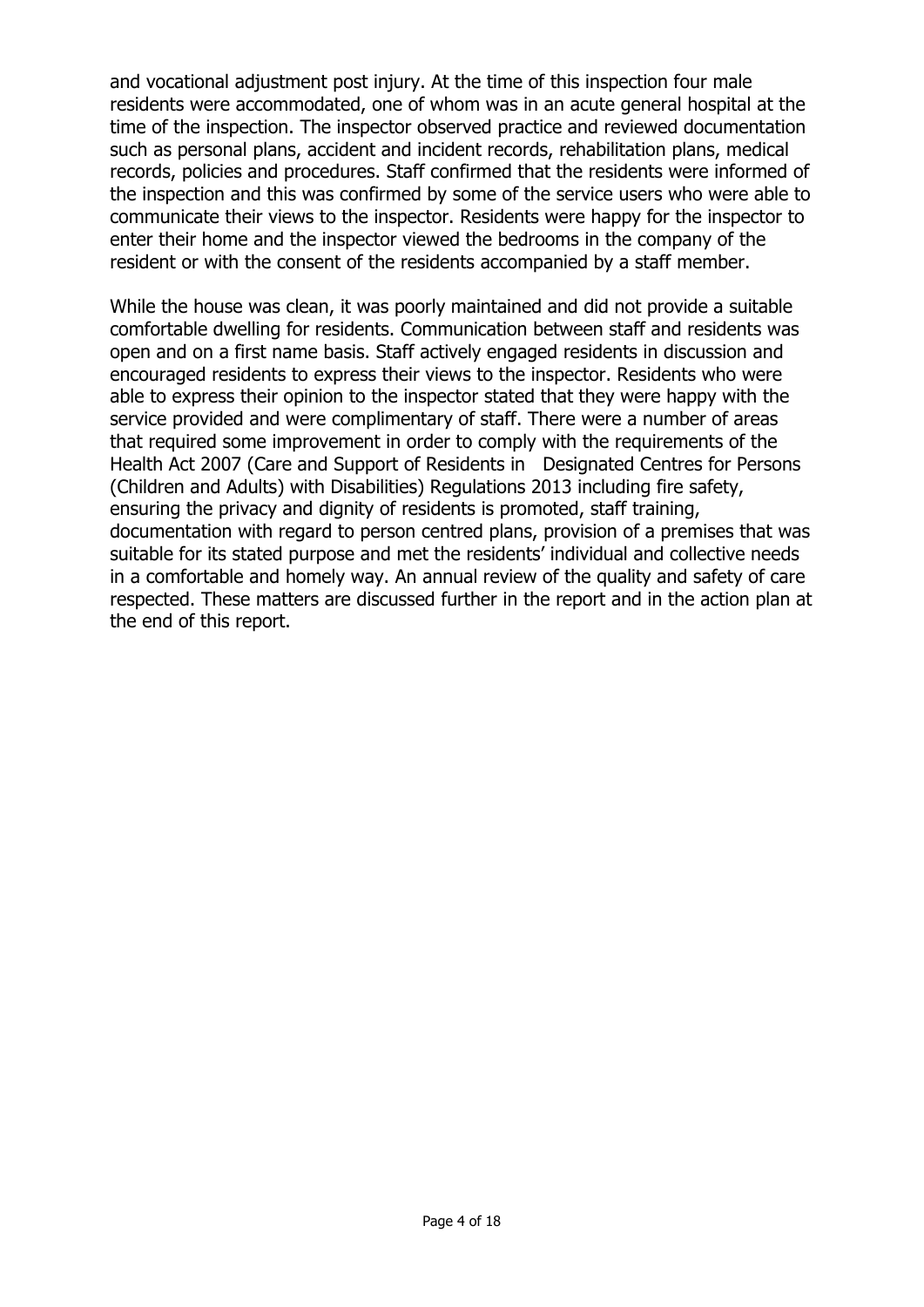**Section 41(1)(c) of the Health Act 2007. Compliance with the Health Act 2007 (Care and Support of Residents in Designated Centres for Persons (Children And Adults) With Disabilities) Regulations 2013, Health Act 2007 (Registration of Designated Centres for Persons (Children and Adults with Disabilities) Regulations 2013 and the National Standards for Residential Services for Children and Adults with Disabilities.** 

#### **Outcome 01: Residents Rights, Dignity and Consultation**

Residents are consulted with and participate in decisions about their care and about the organisation of the centre. Residents have access to advocacy services and information about their rights. Each resident's privacy and dignity is respected. Each resident is enabled to exercise choice and control over his/her life in accordance with his/her preferences and to maximise his/her independence. The complaints of each resident, his/her family, advocate or representative, and visitors are listened to and acted upon and there is an effective appeals procedure.

**Theme:** 

Individualised Supports and Care

**Outstanding requirement(s) from previous inspection(s):**

This was the centre's first inspection by the Authority.

#### **Findings:**

The inspector observed a practice that was not sensitive to residents' needs and did not promote privacy and dignity, for example, discussing personal care in the presence of others. This was brought to the attention of the provider who stated he would address this as a matter of priority.

#### **Judgment:**

Non Compliant - Moderate

#### **Outcome 05: Social Care Needs**

Each resident's wellbeing and welfare is maintained by a high standard of evidencebased care and support. Each resident has opportunities to participate in meaningful activities, appropriate to his or her interests and preferences. The arrangements to meet each resident's assessed needs are set out in an individualised personal plan that reflects his /her needs, interests and capacities. Personal plans are drawn up with the maximum participation of each resident. Residents are supported in transition between services and between childhood and adulthood.

**Theme:** 

Effective Services

**Outstanding requirement(s) from previous inspection(s):**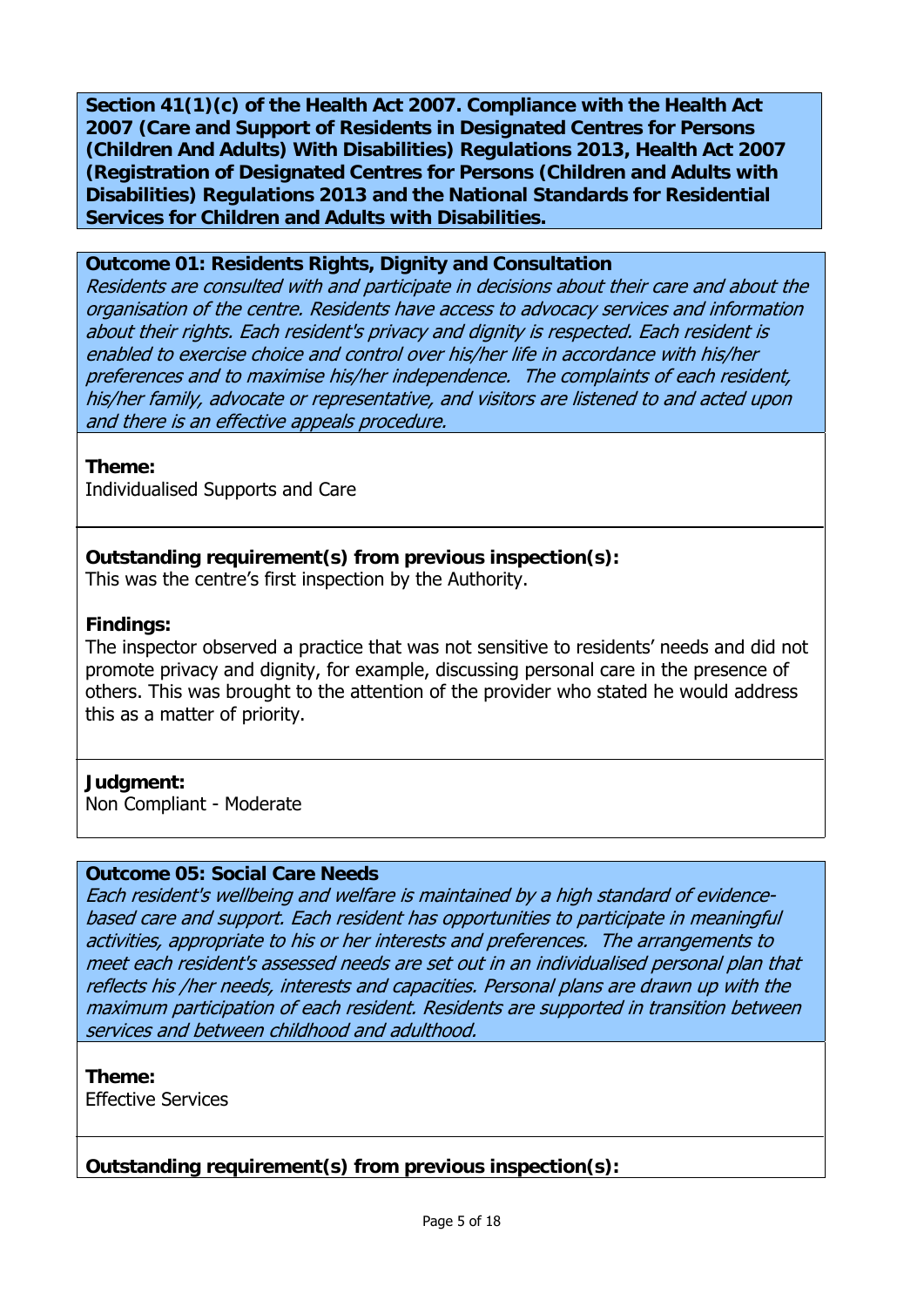This was the centre's first inspection by the Authority.

## **Findings:**

All residents had a person centred plan to include physical psychological social and rehabilitative needs. Most were comprehensive. However, a number were not reviewed in line with the changing needs of resident and the care plans did not provide direction to staff as to how the current care was to be delivered to meet the assessed needs of the residents. For example a resident had been reviewed by an occupational therapist but their manual handling assessment had not been reviewed in light of the specialist advice. Rehabilitative community programmes were in place for residents with residents frequently accessing community services.

Residents who were able to communicate informed the inspector that they were involved in the way they lived their lives and staff helped them to achieve any goals they identified, however it was difficult to see when goals were achieved from the records reviewed. Daily records were also maintained outlining how service users spent their day, however, these were medical in nature and did not give a picture of the overall psychological and social care provided to residents.

There was a range of activities available to the service users both in the centre and in the local community. Transport was available specifically for the centre and staff supported service users to partake in local activities. A weekly plan was drawn up and activities included trips to the shops, attendance at day services out for tea, attendance at the cinema or music events. Staff confirmed that this changed depending on the wishes of the service user.

Residents and relative involvement was evidenced with a family member invited to attend review meetings according to the wishes of the resident.

## **Judgment:**

Substantially Compliant

## **Outcome 06: Safe and suitable premises**

The location, design and layout of the centre is suitable for its stated purpose and meets residents individual and collective needs in a comfortable and homely way. There is appropriate equipment for use by residents or staff which is maintained in good working order.

**Theme:**  Effective Services

**Outstanding requirement(s) from previous inspection(s):** This was the centre's first inspection by the Authority.

**Findings:** 

The location, design and layout of the centre was not suitable for its stated purpose and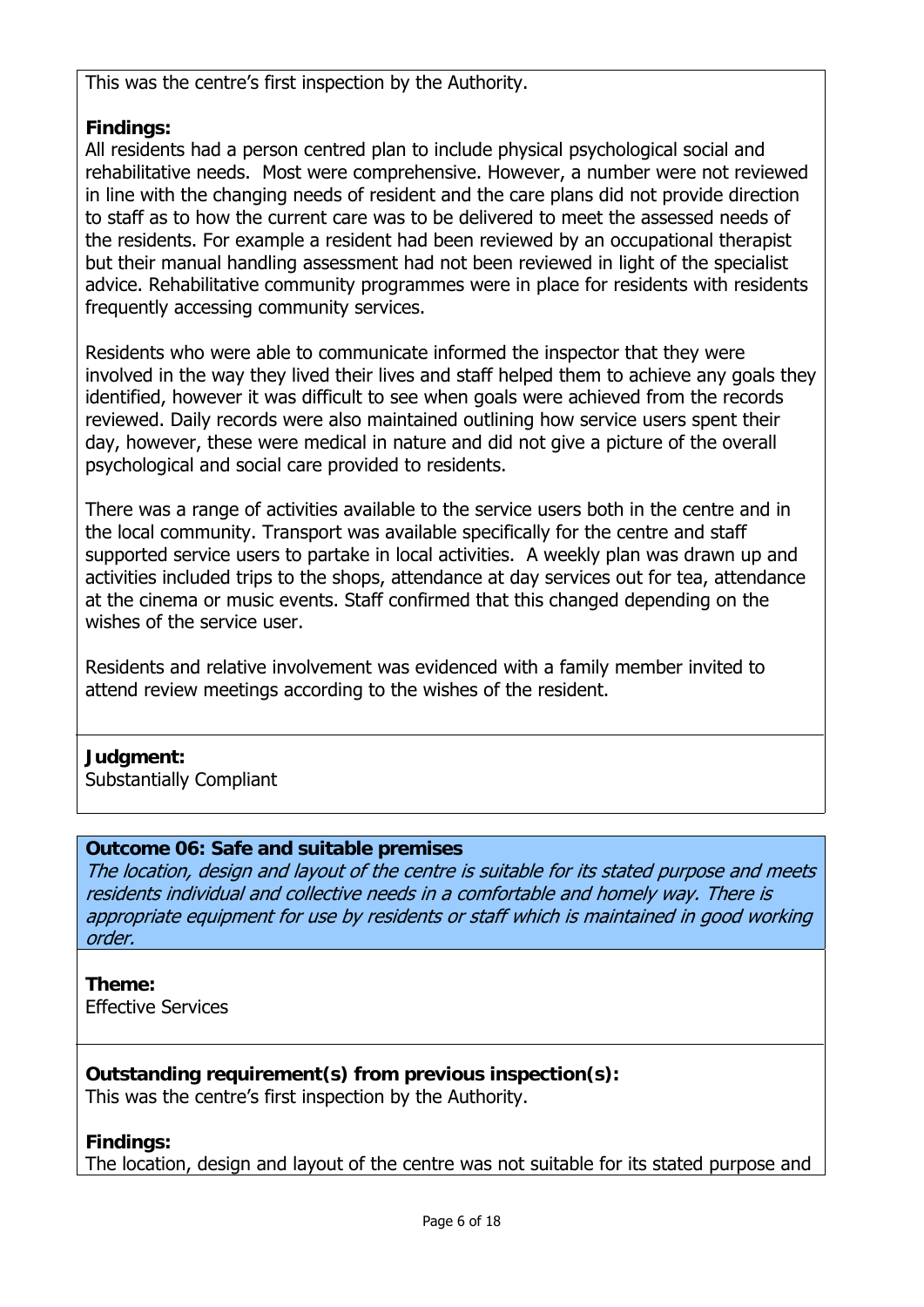did not meet the residents' individual and collective needs in a comfortable and homely way. This was recognised by the provider organisation and a new purpose built premises was near completion. While the centre was clean and tidy, it was not well maintained. As discussed under Outcome 7 improvements, relating to fire safety namely emergency lighting and a permanent wired fire detection and alarm system were required.

Four resident bedrooms and a staff sleep over room/ office were available. A lounge, conservatory kitchen cum dining area .bathroom, utility room and separate toilet completed the structural layout. There was suitable heating, and lighting. Some of the residents showed the inspector their bedrooms which they confirmed they had furnished to meet their personal taste. Bedrooms viewed contained sufficient furnishings, fixtures and fittings to meet the individual needs of residents', including storage space. A large garden was located to the back of the house which contained a large polytunnel, with a small garden area to the front.

## **Judgment:**

Non Compliant - Major

**Outcome 07: Health and Safety and Risk Management**  The health and safety of residents, visitors and staff is promoted and protected.

# **Theme:**

Effective Services

#### **Outstanding requirement(s) from previous inspection(s):**

This was the centre's first inspection by the Authority.

## **Findings:**

The health and safety of residents, visitors and staff was not adequately promoted and protected. Fire safety arrangements were inadequate. There was no permanent wired fire detection and alarm in place or emergency lighting to facilitate safe swift evacuation should this be required. There were no fire doors in high risk areas, for example, the kitchen. Staff told the inspector that they ensured these doors are closed at night.

A written risk assessment completed by an external consultant was available which had recommended regular night time drills be completed monthly. However, the inspector found there was poor evidence of regular fire drills at night. The previous one to the commencement of this inspection was February 2015. One was completed on the night of the first day of the inspection. Additionally fire drill records were not comprehensively completed to ensure any impediments to safe evacuation, for example length of time to evacuate or behaviour of residents deficits were addressed in subsequent drills.

Fire exits were noted to be unobstructed. Personal evacuation plans (PEEP's) were available for each resident. These detailed actions to be taken should evacuation be necessary. The inspector spoke with residents and found those who could communicate were clear that they would immediately evacuate night or day if they were requested to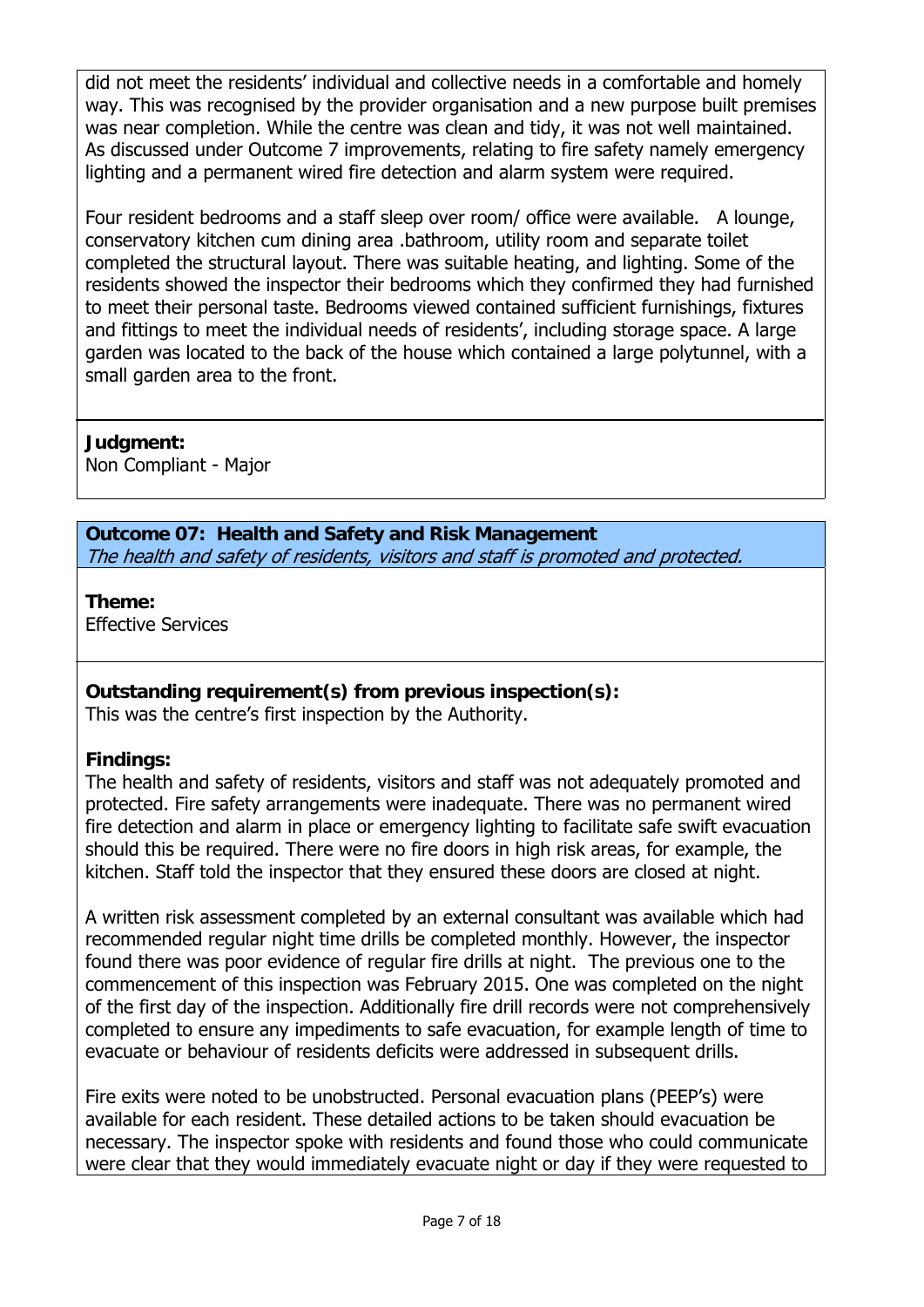do so.

All permanent staff had completed fire safety and evacuation training. Some regular relief staff had not completed training, however , staff spoken with (including relief staff) were able to tell the inspector what they would do if a fire occurred and how they would evacuate residents and described the sequence of steps to follow in an emergency. Records were available to confirm that fire equipment including fire extinguishers, the fire blanket, and the battery operated smoke alarms had all been maintained.

There were some systems in place to manage risk. A risk management policy was in place. A health and safety statement was in place and a policy was available on the prevention and control of infection. All staff had completed hand hygiene training. A system was in place to manage adverse events. An accident/incident report was completed for all incidents and these were reported to senior personnel. An emergency plan was in place that specified responses for staff to adapt for certain emergencies. A portable profile was available for each resident and this was comprehensively completed.

The manager of the service had ensured that the house vehicle used was taxed, insured and road worthy.

#### **Judgment:**

Non Compliant - Major

#### **Outcome 08: Safeguarding and Safety**

Measures to protect residents being harmed or suffering abuse are in place and appropriate action is taken in response to allegations, disclosures or suspected abuse. Residents are assisted and supported to develop the knowledge, self-awareness, understanding and skills needed for self-care and protection. Residents are provided with emotional, behavioural and therapeutic support that promotes a positive approach to behaviour that challenges. A restraint-free environment is promoted.

**Theme:**  Safe Services

#### **Outstanding requirement(s) from previous inspection(s):**

This was the centre's first inspection by the Authority.

#### **Findings:**

The inspector found there were systems in place to protect residents from the risk of abuse. Staff spoken with were knowledgeable with regard to what constituted abuse and stated they would report any suspicion or allegation of abuse immediately to their manager or senior staff on duty. While not all staff had received training in safeguarding vulnerable adults, staff spoken with were clear that the welfare of the resident was paramount and they would immediately report any concerns to their manager or senior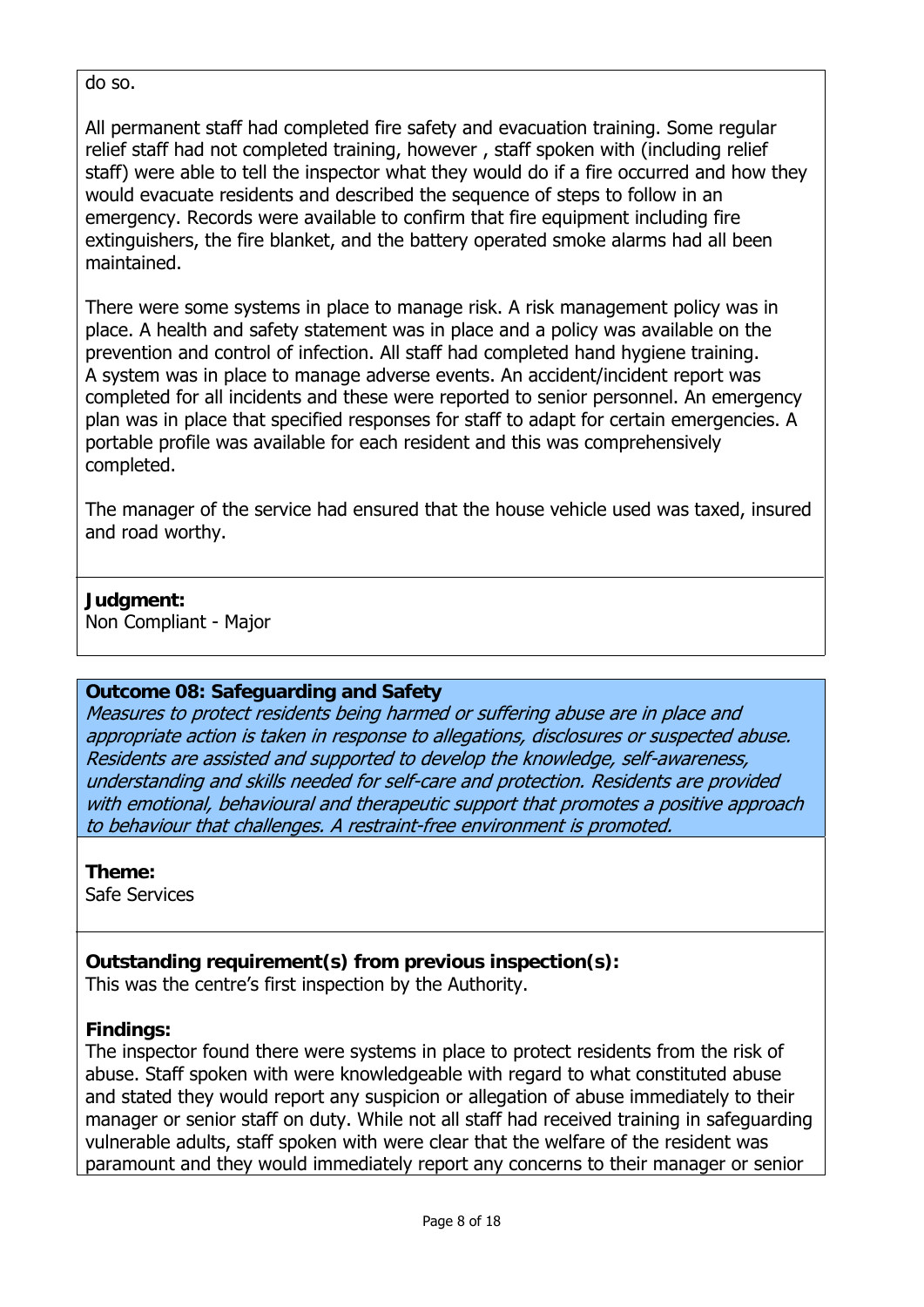staff.

There was currently one resident with behaviours that challenge accommodated in the centre. Staff described good access to specialist staff and confirmed they had been trained in dealing with challenging behaviour. A behaviour support plan was in place. Staff informed inspectors that they had been trained in dealing with challenging behaviour, and guidelines were in place.

Detailed intimate care plans were in place for all residents.

Prior to this inspection an allegation of abuse had been notified to the Authority. This provider had arranged an investigation into this incident and measures were put in place to protect the residents. An overall report was completed detailing findings and making recommendations. The recommendations were enacted. The incident and its management was discussed with the team leader and the regional manager.

Staff confirmed that there were no restrictive practices in operation at the time of inspection.

## **Judgment:**

Non Compliant - Moderate

#### **Outcome 11. Healthcare Needs**

Residents are supported on an individual basis to achieve and enjoy the best possible health.

#### **Theme:**

Health and Development

## **Outstanding requirement(s) from previous inspection(s):**

This was the centre's first inspection by the Authority.

#### **Findings:**

The Inspector was satisfied that residents' health care needs were met. Residents received input from a specialist multidisciplinary team to include psychology, behaviour therapy, psychiatry, occupational therapy and physiotherapy and the local acute general hospital is located in close proximity to the centre. Other allied health professional services to include speech and language therapy and dietetics were also available. However, in one health care file reviewed the person centred manual handling care plan had not been reviewed to reflect the specialist advice of the occupational therapy review. The team leader stated she would review this immediately.

Support for residents to access community health services and hospital appointments as/when required were provided by staff. Residents' nutritional needs were met. Regular weights were recorded and reviewed monthly to ensure weight loss or gain was noted. Staff cooked residents' their meals. One resident had a PEG (percutaneous endoscopic gastrostomy) PEG feed in place. Staff had received training with regard to the care of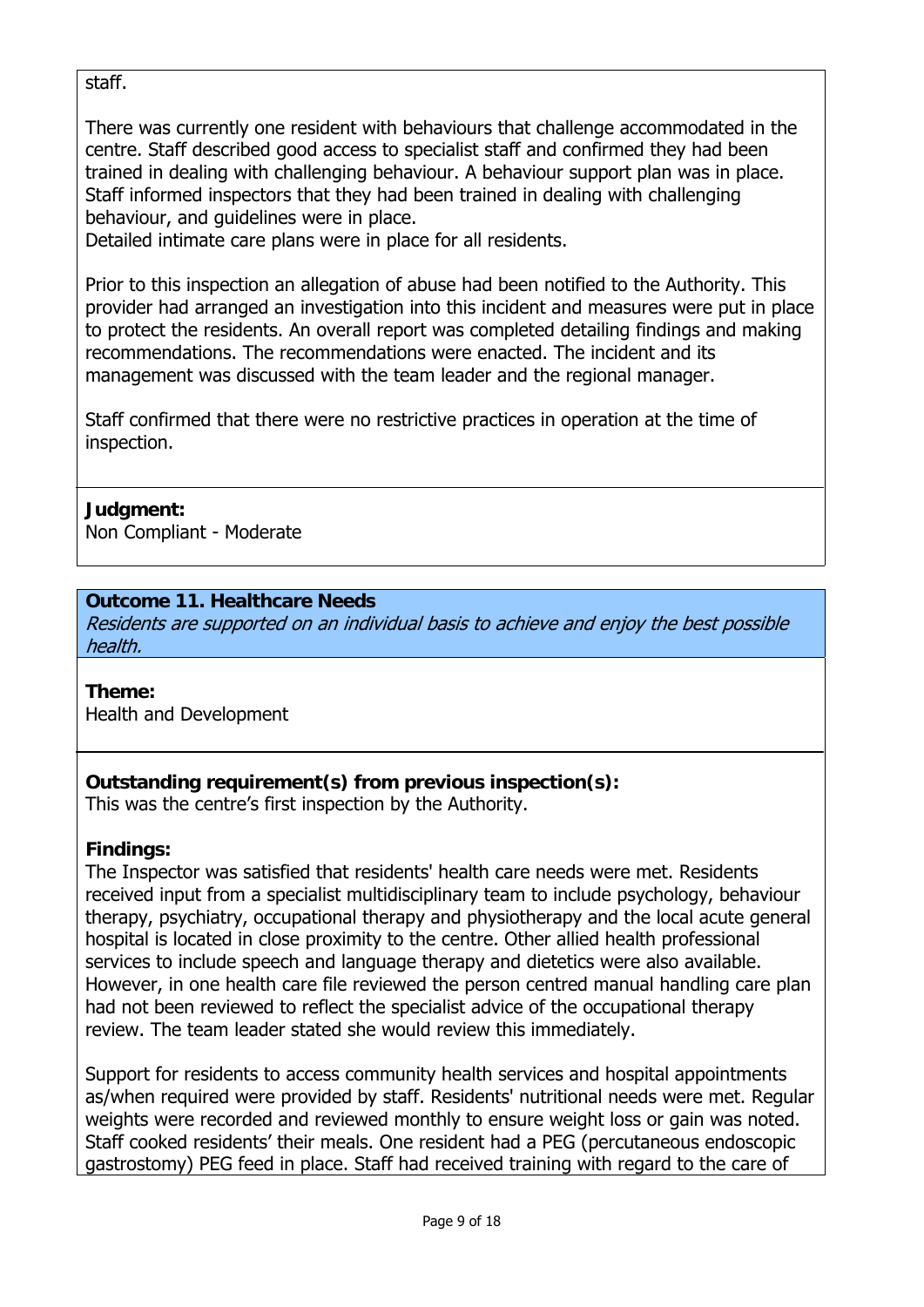this resident. Snacks and drinks were freely available.

One resident was in hospital at the time of the inspection, this was a planned admission. Staff maintained good communication with the hospital to ensure the resident felt supported by their primary service provider.

## **Judgment:**

**Compliant** 

## **Outcome 12. Medication Management**

Each resident is protected by the designated centres policies and procedures for medication management.

## **Theme:**

Health and Development

## **Outstanding requirement(s) from previous inspection(s):**

This was the centre's first inspection by the Authority.

## **Findings:**

A medication management policy was in place to guide practice and included the arrangements for ordering, prescribing, storing and administration of medicines to residents; however this was not centre specific and did not include information re local procedures, for example, that medication was available via blister packs, or local procedures regarding the ordering and receipt of medication.

All staff had completed training in medication management and refresher training was completed annually. The inspector observed administration of medication to one resident. The staff member displayed a working knowledge of the rationale for the requirement of the medication. Prescription records and medication administration record were also reviewed. These were clear and the maximum dose prescribed for as required (PRN) medications was included. There were some absences in the administration records with no explanation. Staff on duty stated that this may have been because residents took their medication off site or were at home.

Medications were stored appropriately, and there were no medications that required strict control measures (MDA's) at the time of the inspection. There was a system in place for the reporting and management of medication errors. Staff spoken with knew what process they had to follow if they made an error. The staff member stated that she was not aware of any medication errors to date. Medicines were supplied by the local community pharmacy in a monitored dosage system - blister packs.

At the time of inspection none of the residents were self-administering medications but assessments were available to assess individual resident's competency if required.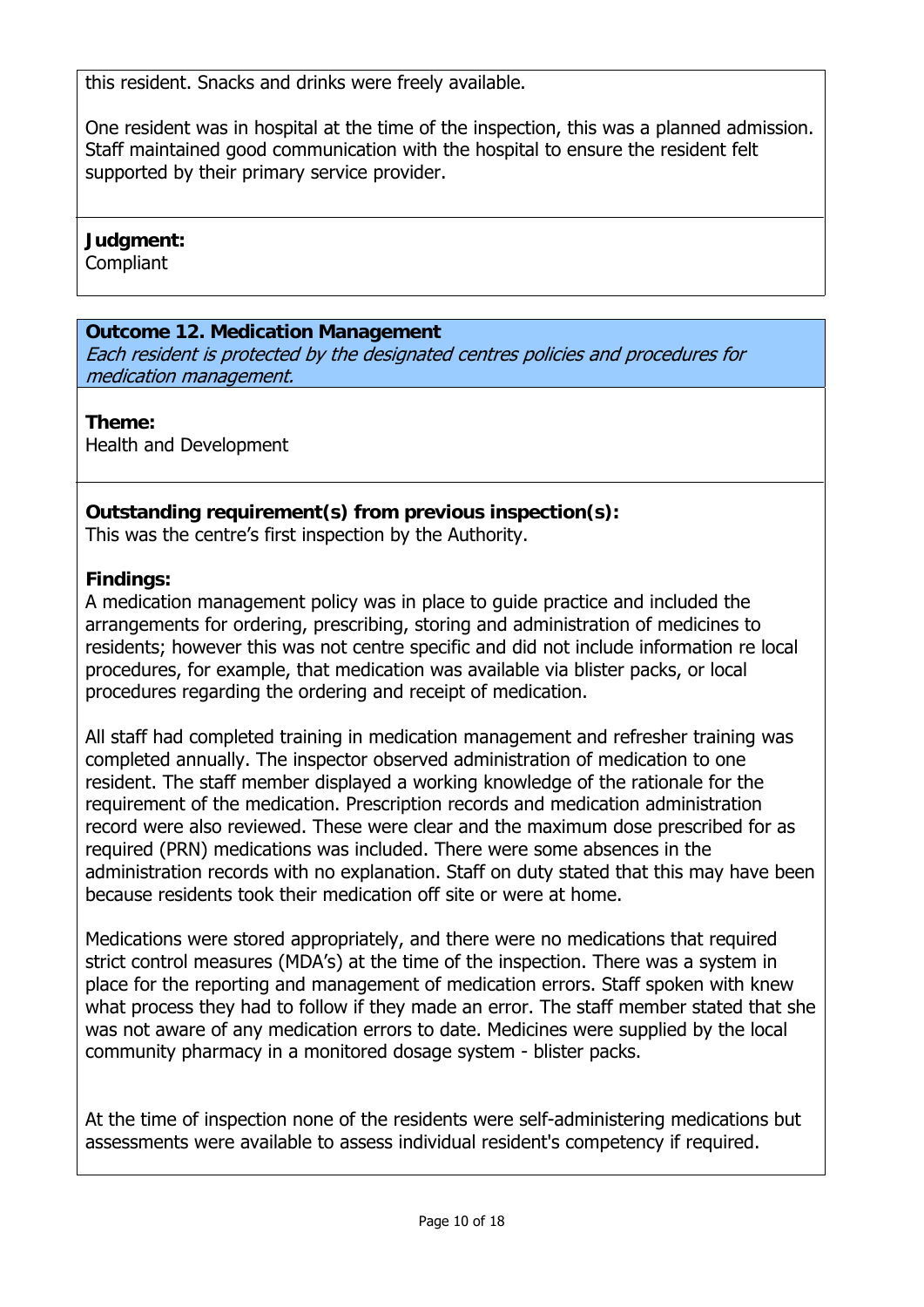#### **Outcome 14: Governance and Management**

The quality of care and experience of the residents are monitored and developed on an ongoing basis. Effective management systems are in place that support and promote the delivery of safe, quality care services. There is a clearly defined management structure that identifies the lines of authority and accountability. The centre is managed by a suitably qualified, skilled and experienced person with authority, accountability and responsibility for the provision of the service.

**Theme:** 

Leadership, Governance and Management

## **Outstanding requirement(s) from previous inspection(s):**

This was the centre's first inspection by the Authority.

#### **Findings:**

There was a clearly defined management structure that identified the lines of authority and accountability. The team leader reports directly to the person in charge, who in turn reports to the regional manager.

An annual review of quality and safety, and quality of life of residents had not been completed. The provider representative had completed unannounced inspections of the centre to monitor service provision and resident satisfaction and informed the inspector that this was in the process of review to ensure it complied with regulation 23. No overall annual report has been completed to date.

The regional manager is the provider representative. He is the provider representative for the organisations 14 centres. He was available throughout the inspection. He holds a BA social policy and administration degree and has completed a qualification in management. The person in charge had recently left the service to continue further education and a new person in charge had been appointed. At the time of inspection the team leader was deputising into the role of person in charge and facilitated the inspection. She had worked in the service for five years and displayed good knowledge with regard to the needs of residents.

#### **Judgment:**

Non Compliant - Moderate

#### **Outcome 17: Workforce**

There are appropriate staff numbers and skill mix to meet the assessed needs of residents and the safe delivery of services. Residents receive continuity of care. Staff have up-to-date mandatory training and access to education and training to meet the needs of residents. All staff and volunteers are supervised on an appropriate basis, and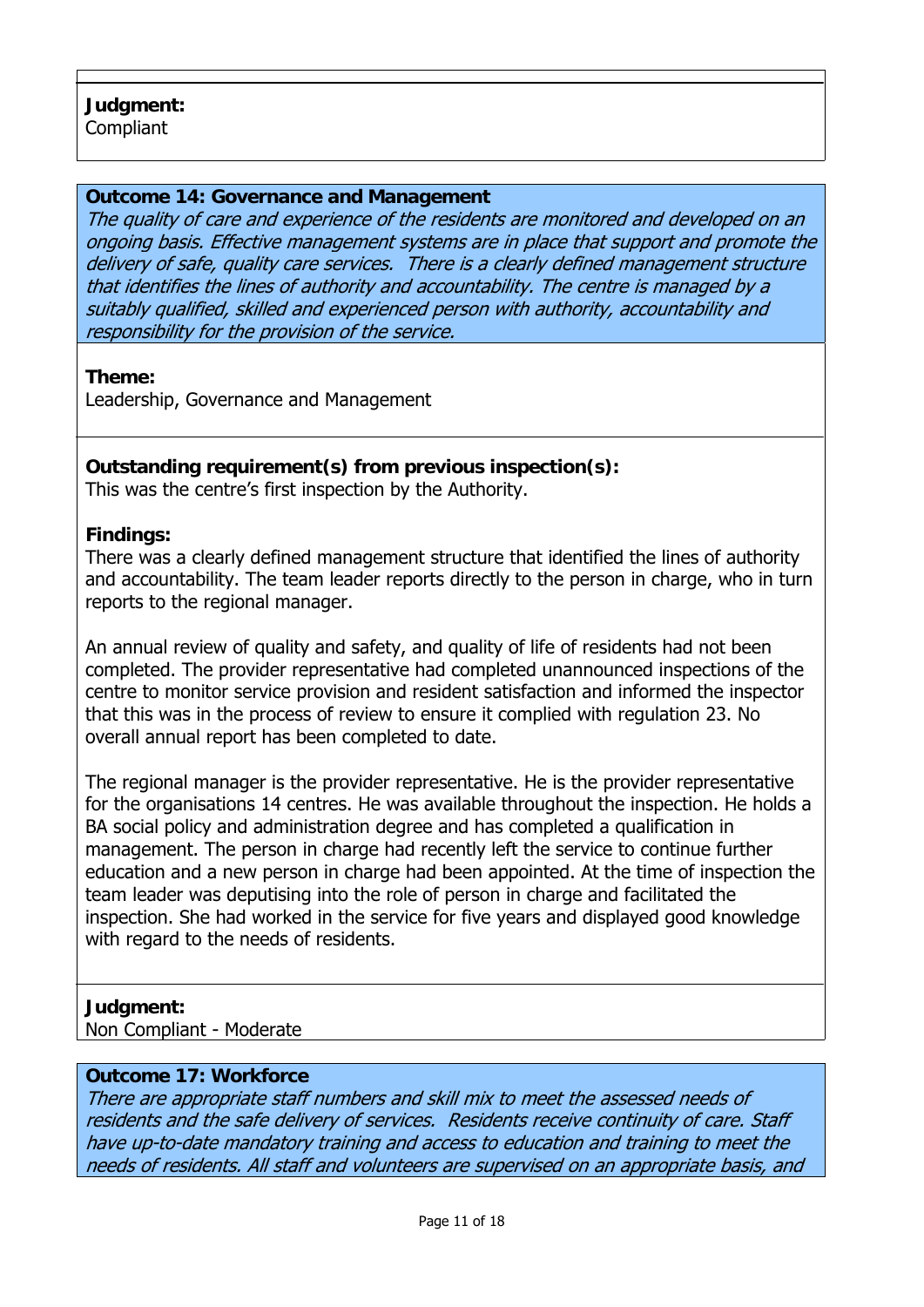recruited, selected and vetted in accordance with best recruitment practice.

**Theme:**  Responsive Workforce

**Outstanding requirement(s) from previous inspection(s):** This was the centre's first inspection by the Authority.

#### **Findings:**

Arrangements were in place to provide staff supervision. Regular staff meetings were held. Staff interviewed by the inspector confirmed that they felt supported by the management team and were satisfied with the current arrangements and training provided which enabled them to provide a resident led service.

There were appropriate numbers of staff with adequate skill mix to meet the needs of all residents. An actual and planned staff rota was available. One staff member was rostered on a sleepover (non-waking) night cover. All staff had undertaken specialist training in neurological rehabilitation. Regular agency staff were available to cover for unanticipated leave. All residents had 1:1 staff time planned into the roster to facilitate person centred activities. Staffing needs were aligned to residents' needs according to activities and outings planned; each resident had a weekly timetable.

The inspector reviewed staff training records and found that while a variety of training had been undertaken by staff not all staff had completed safeguarding training, This is actioned under Outcome 8.

#### **Judgment:** Compliant

#### **Closing the Visit**

At the close of the inspection a feedback meeting was held to report on the inspection findings.

#### **Acknowledgements**

The inspector wishes to acknowledge the cooperation and assistance of all the people who participated in the inspection.

#### **Report Compiled by:**

Mary McCann Inspector of Social Services Regulation Directorate Health Information and Quality Authority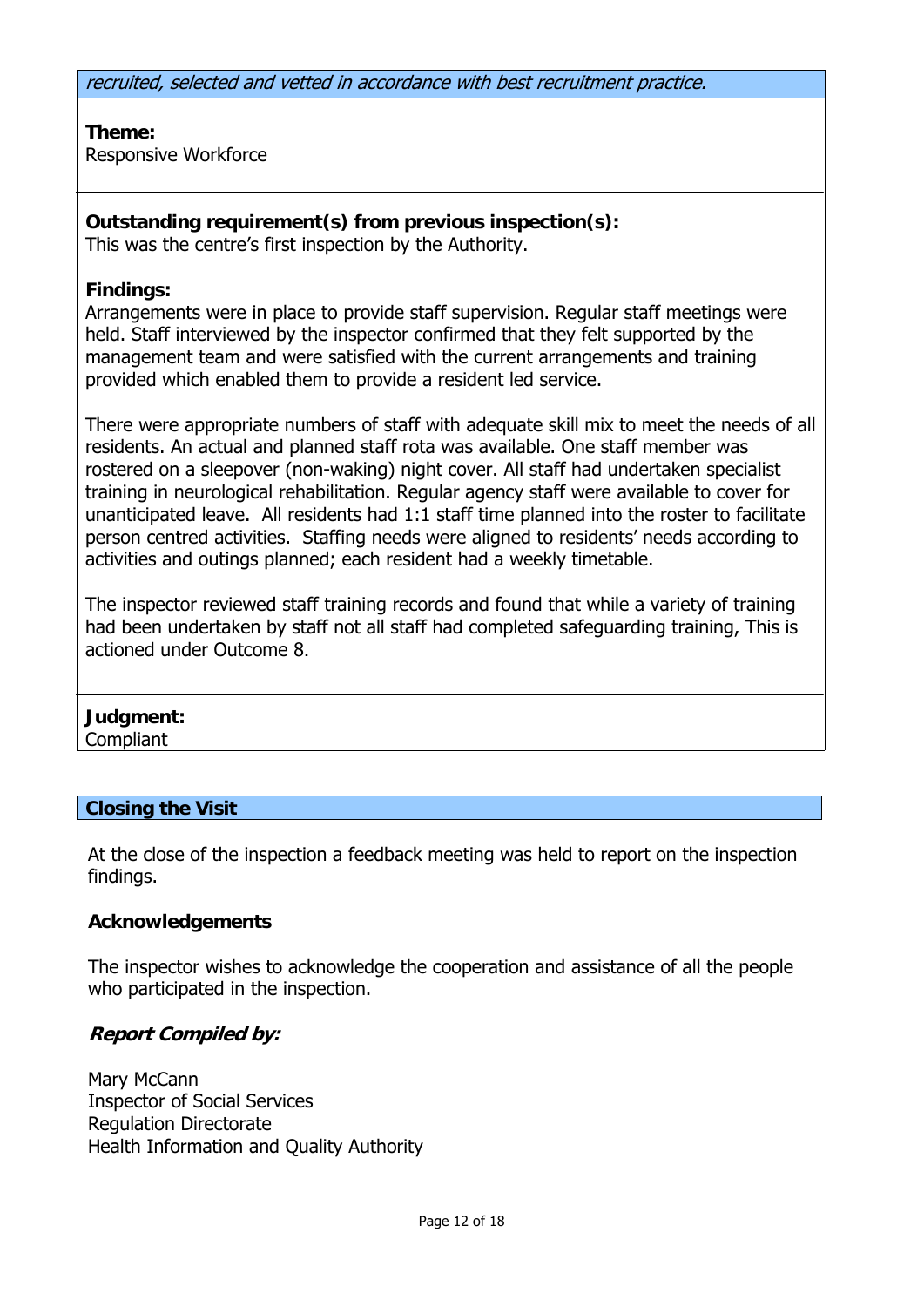## **Health Information and Quality Authority Regulation Directorate**



## **Action Plan**

Provider's response to inspection report<sup>1</sup>

|                            | A designated centre for people with disabilities |
|----------------------------|--------------------------------------------------|
| Centre name:               | operated by Peter Bradley Foundation Limited     |
|                            |                                                  |
| <b>Centre ID:</b>          | OSV-0001523                                      |
|                            |                                                  |
| <b>Date of Inspection:</b> | 04 August 2015                                   |
|                            |                                                  |
| Date of response:          | 01 December 2015                                 |
|                            |                                                  |

#### **Requirements**

This section sets out the actions that must be taken by the provider or person in charge to ensure compliance with the Health Act 2007 (Care and Support of Residents in Designated Centres for Persons (Children And Adults) With Disabilities) Regulations 2013, Health Act 2007 (Registration of Designated Centres for Persons (Children and Adults with Disabilities) Regulations 2013 and the National Standards for Residential Services for Children and Adults with Disabilities.

All registered providers should take note that failure to fulfil your legal obligations and/or failure to implement appropriate and timely action to address the non compliances identified in this action plan may result in enforcement action and/or prosecution, pursuant to the Health Act 2007, as amended, and Regulations made thereunder.

#### **Outcome 01: Residents Rights, Dignity and Consultation**

**Theme:** Individualised Supports and Care

#### **The Registered Provider is failing to comply with a regulatory requirement in the following respect:**

The inspector observed a practice that was not sensitive to residents' needs and did not promote privacy and dignity, for example, discussing personal care in the presence of others.

<sup>1</sup>  $<sup>1</sup>$  The Authority reserves the right to edit responses received for reasons including: clarity; completeness; and,</sup> compliance with legal norms.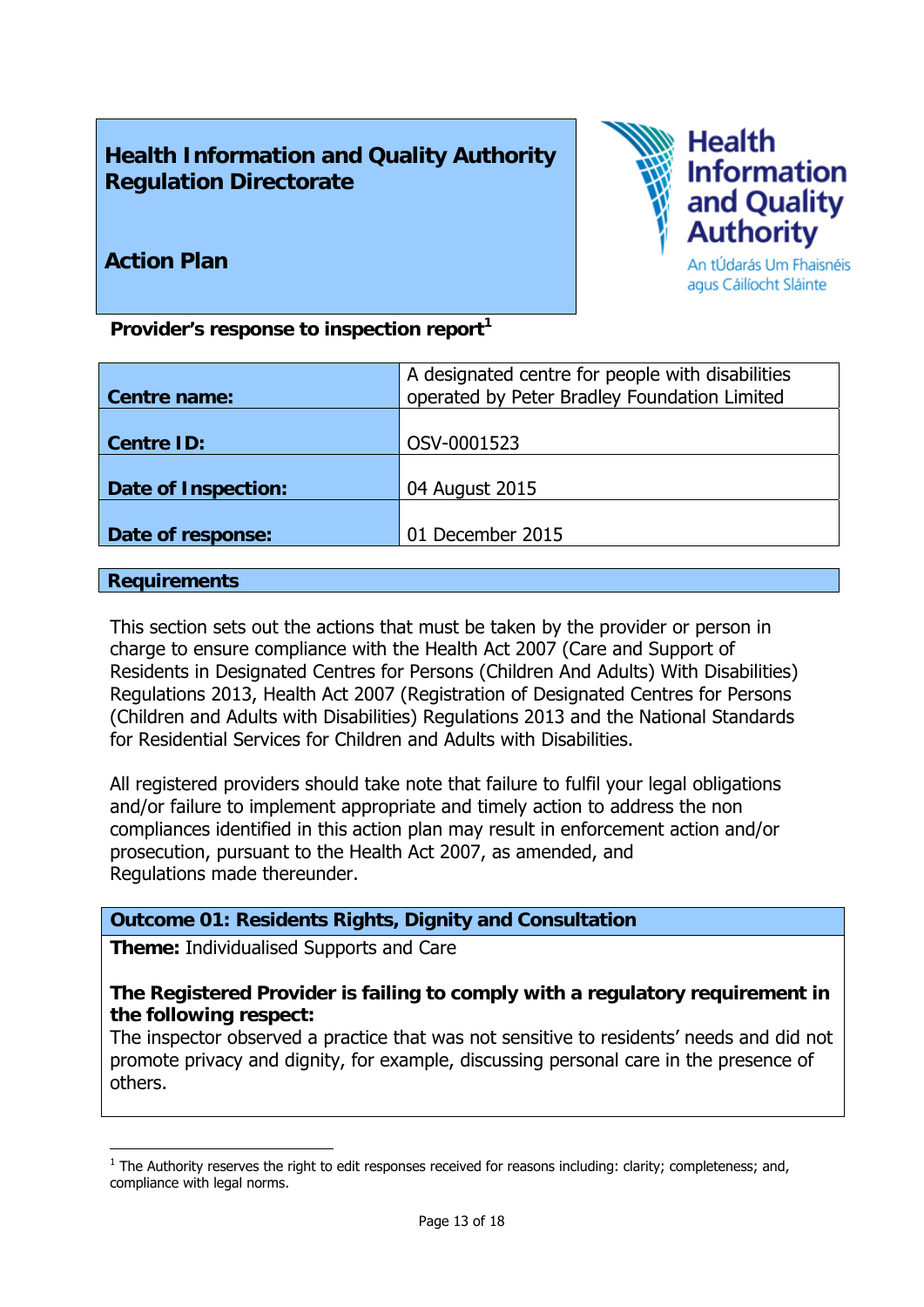#### **1. Action Required:**

Under Regulation 09 (3) you are required to: Ensure that each resident's privacy and dignity is respected in relation to, but not limited to, his or her personal and living space, personal communications, relationships, intimate and personal care, professional consultations and personal information.

#### **Please state the actions you have taken or are planning to take:**

1. Issue addressed with staff on duty

2. All staff instructed to read ABI Ireland's policies on confidentiality, abuse & complaints

3. Confidentiality, abuse & complaints policies discussed with all staff in team meeting 4. On going issues relating to above to be addressed in team meetings and where appropriate individual staff supervision.

Proposed Timescale:

- 1. 04/08/15
- 2. 05/08/15
- 3. 25/08/15
- 4. 25/08/15

**Proposed Timescale:** 25/08/2015

## **Outcome 05: Social Care Needs**

**Theme:** Effective Services

#### **The Person in Charge (PIC) is failing to comply with a regulatory requirement in the following respect:**

Individual assessment and care plans were not reviewed in line with the changing needs of residents. The care plans did not provide direction to staff as to how the current care was to be delivered to meet the assessed needs of the residents.

#### **2. Action Required:**

Under Regulation 05 (1) (b) you are required to: Ensure that a comprehensive assessment, by an appropriate health care professional, of the health, personal and social care needs of each resident is carried out as required to reflect changes in need and circumstances, but no less frequently than on an annual basis.

#### **Please state the actions you have taken or are planning to take:**

1. Review of Health Care Plans for all residents on an annual basis with General Practitioner or more frequently if required

2. Referrals to other health care professionals as required dependent on residents' needs, and review of associated health plans/protocols

Proposed Timescale: 1. 31/01/16 2. 01/12/15 (Ongoing)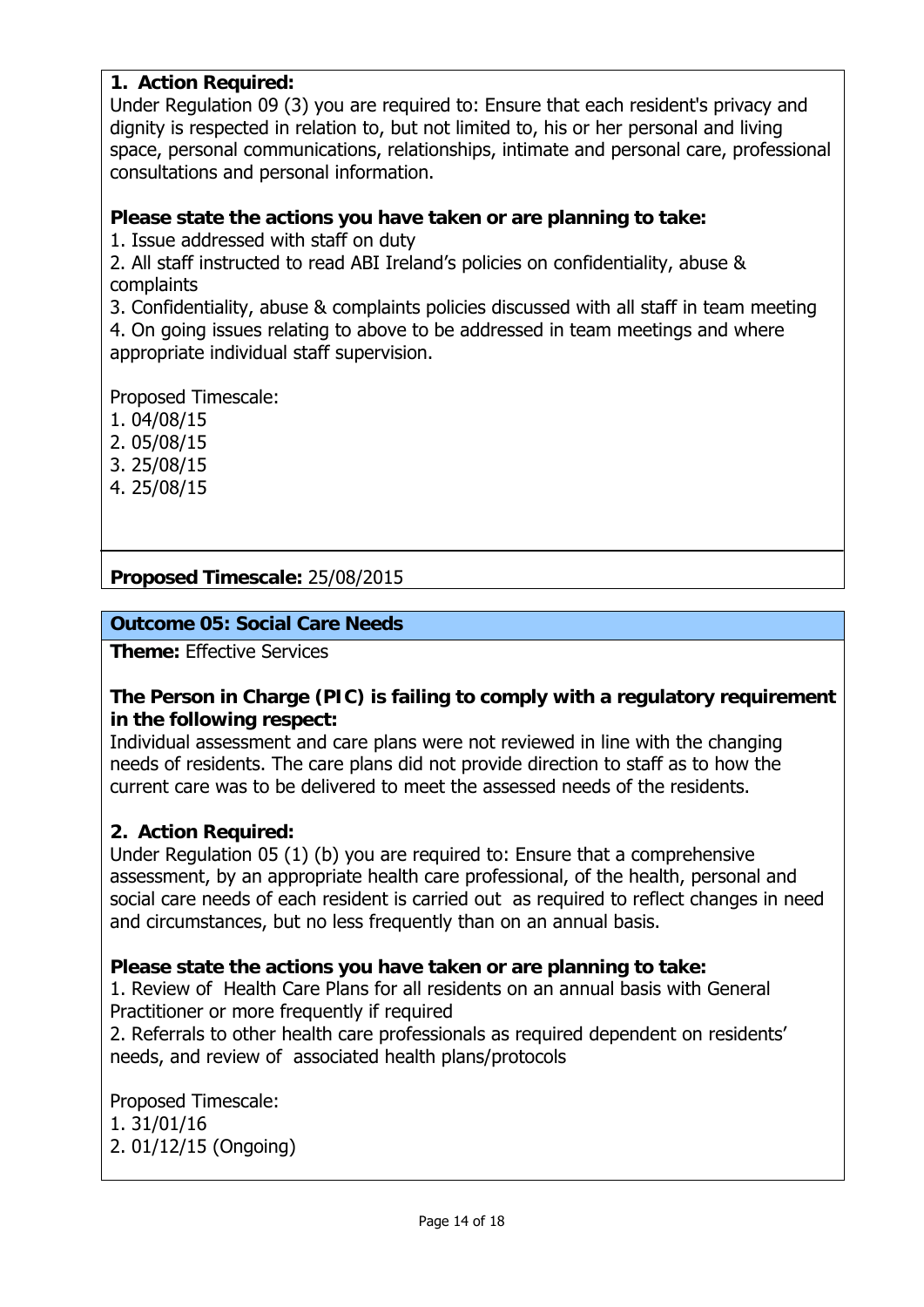## **Proposed Timescale:** 31/01/2016

**Theme:** Effective Services

## **The Person in Charge (PIC) is failing to comply with a regulatory requirement in the following respect:**

It was difficult to see when goals were achieved from the records reviewed.

## **3. Action Required:**

Under Regulation 05 (6) (b) you are required to: Ensure that personal plan reviews are conducted in a manner that ensures the maximum participation of each resident, and where appropriate his or her representative, in accordance with the resident's wishes, age and the nature of his or her disability.

## **Please state the actions you have taken or are planning to take:**

1. All Individual Rehabilitation Plans to be reviewed in line with client goals and transition to new service in 2016 (Loughnagin )

2. All Individual Rehabilitation Plans to be reviewed in line with client medical & health guidance and transition to new service in 2016 (Loughnagin )

## **Proposed Timescale:** 31/01/2016

## **Outcome 06: Safe and suitable premises**

**Theme:** Effective Services

#### **The Registered Provider is failing to comply with a regulatory requirement in the following respect:**

The location, design and layout of the centre was not suitable for its stated purpose and did not meet the residents' individual and collective needs in a comfortable and homely way. While the centre was clean and tidy, it was not well maintained.

#### **4. Action Required:**

Under Regulation 17 (1) (b) you are required to: Provide premises which are of sound construction and kept in a good state of repair externally and internally.

#### **Please state the actions you have taken or are planning to take:**

The service at Rough Park will close in 2016, and relocate to Loughnagin (OSV-005309) subject to HIQA registration

- 1. Submission of NF35
- 2. Registration of Loughnagin
- 3. Transition to Loughnagin service

Proposed Timescale:

## 1. 31/08/15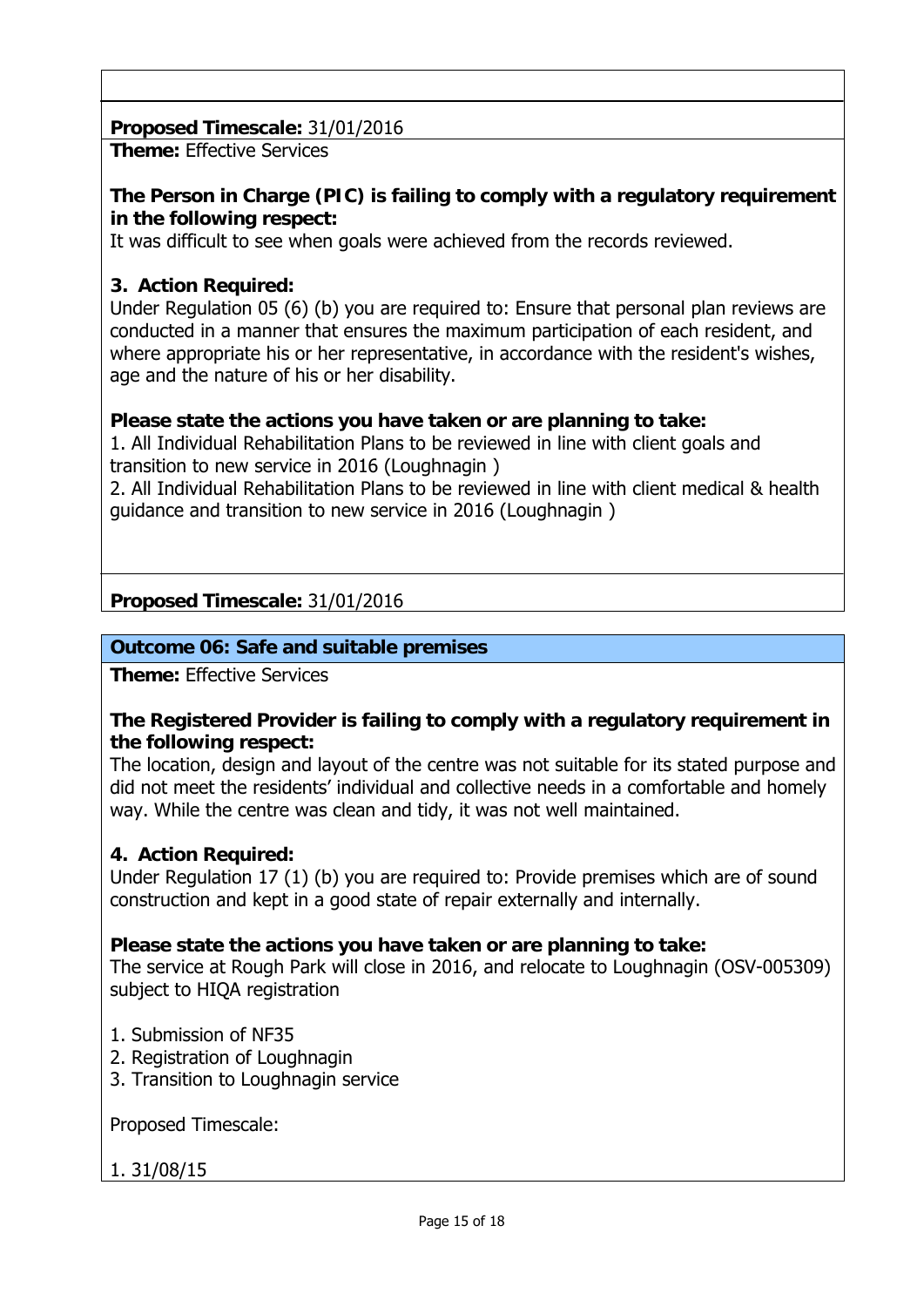#### **Proposed Timescale:** 28/02/2016

#### **Outcome 07: Health and Safety and Risk Management**

**Theme:** Effective Services

#### **The Registered Provider is failing to comply with a regulatory requirement in the following respect:**

Fire safety arrangements were inadequate. There was no permanent wired fire detection and alarm in place or emergency lighting to facilitate safe swift evacuation should this be required.

There was poor evidence of regular fire drills at night.

Fire drill records were not comprehensively completed to ensure any impediments to safe evacuation for example length of time to evacuate or behaviour of residents and deficits addressed in subsequent drills.

Some regular relief staff had not completed fire safety training.

#### **5. Action Required:**

Under Regulation 28 (1) you are required to: Put in place effective fire safety management systems.

#### **Please state the actions you have taken or are planning to take:**

The service at Rough Park will close in 2016, and relocated to Loughnagin (OSV-005309) subject to HIQA registration

- 1. Submission of NF35
- 2. Registration of Loughnagin
- 3. Transition to Loughnagin service
- 4. Monthly Fire drills scheduled, at different times of the day

Proposed Timescale:

- 1. 31/08/15
- 2. 01/11/15
- 3. 28/02/16
- 4. 05/08/15

#### **Proposed Timescale:** 28/02/2016

#### **Outcome 08: Safeguarding and Safety**

**Theme:** Safe Services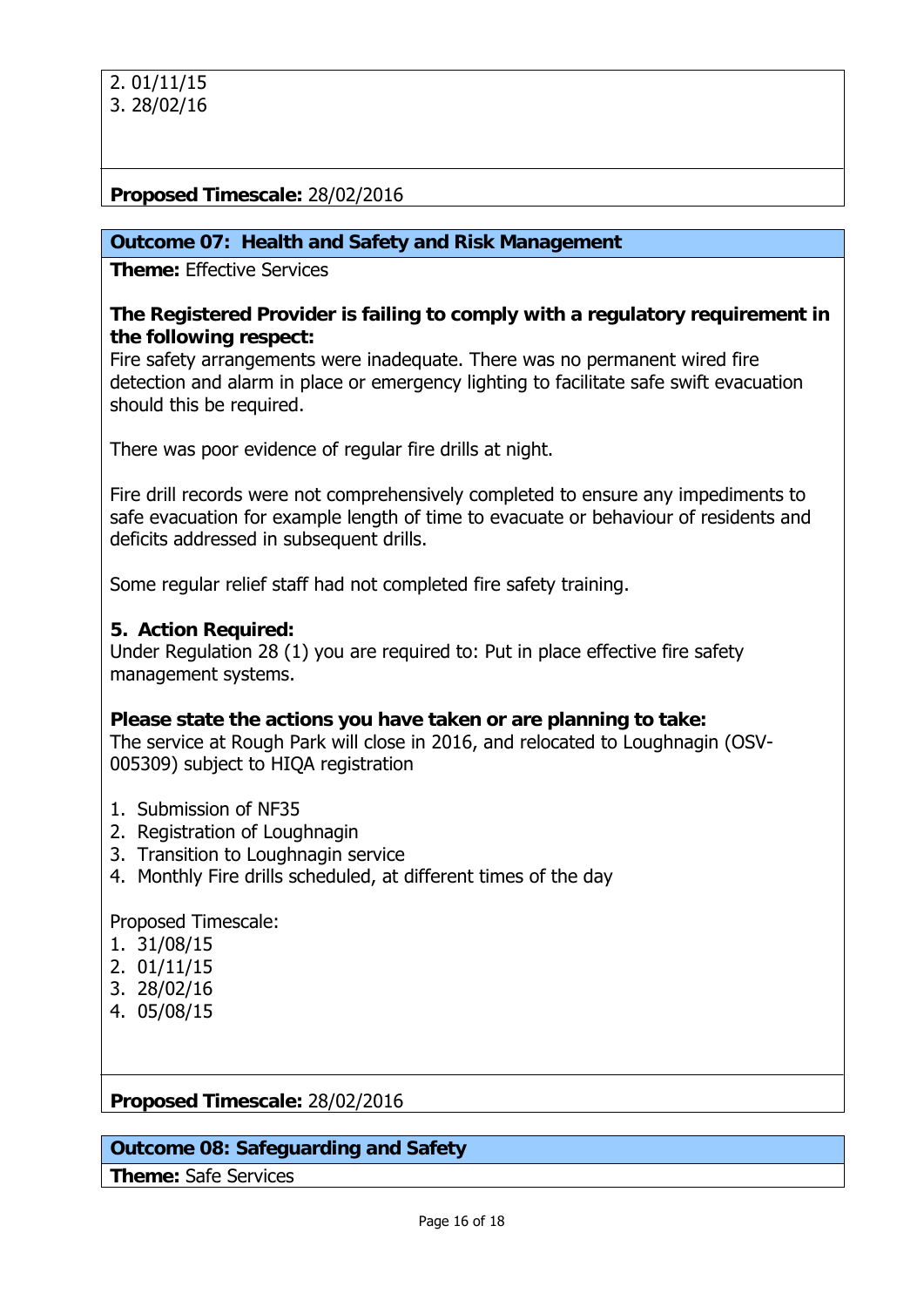## **The Person in Charge (PIC) is failing to comply with a regulatory requirement in the following respect:**

Not all staff had received training in safeguarding vulnerable adults.

## **6. Action Required:**

Under Regulation 08 (7) you are required to: Ensure that all staff receive appropriate training in relation to safeguarding residents and the prevention, detection and response to abuse.

## **Please state the actions you have taken or are planning to take:**

1. All staff instructed to read ABI Ireland's policies on confidentiality, abuse & complaints

2. Confidentiality, abuse & complaints policies discussed with all staff in team meeting 3. On going issues relating to above to be addressed in team meetings and where appropriate individual staff supervision.

4. ABI Ireland Safeguarding training scheduled for 7/12/15, 29/02 -07/03/16

Proposed Timescale:

- 1. 05/08/15
- 2. 25/08/15
- 3. 25/08/15
- 4. 07/03/16

## **Proposed Timescale:** 07/03/2016

#### **Outcome 14: Governance and Management**

**Theme:** Leadership, Governance and Management

#### **The Registered Provider is failing to comply with a regulatory requirement in the following respect:**

An annual review of quality and safety, and quality of life of residents had not been completed.

#### **7. Action Required:**

Under Regulation 23 (1) (d) you are required to: Ensure there is an annual review of the quality and safety of care and support in the designated centre and that such care and support is in accordance with standards.

#### **Please state the actions you have taken or are planning to take:**

- 1. Provider Nominee to complete 2015 Annual Quality Report
- 2. Client views facilitated through regular resident meetings
- 3. Client views facilitated through annual satisfaction survey (Uspeq)

Proposed Timescale: 1. 31/01/16 2. 05/08/15 on going